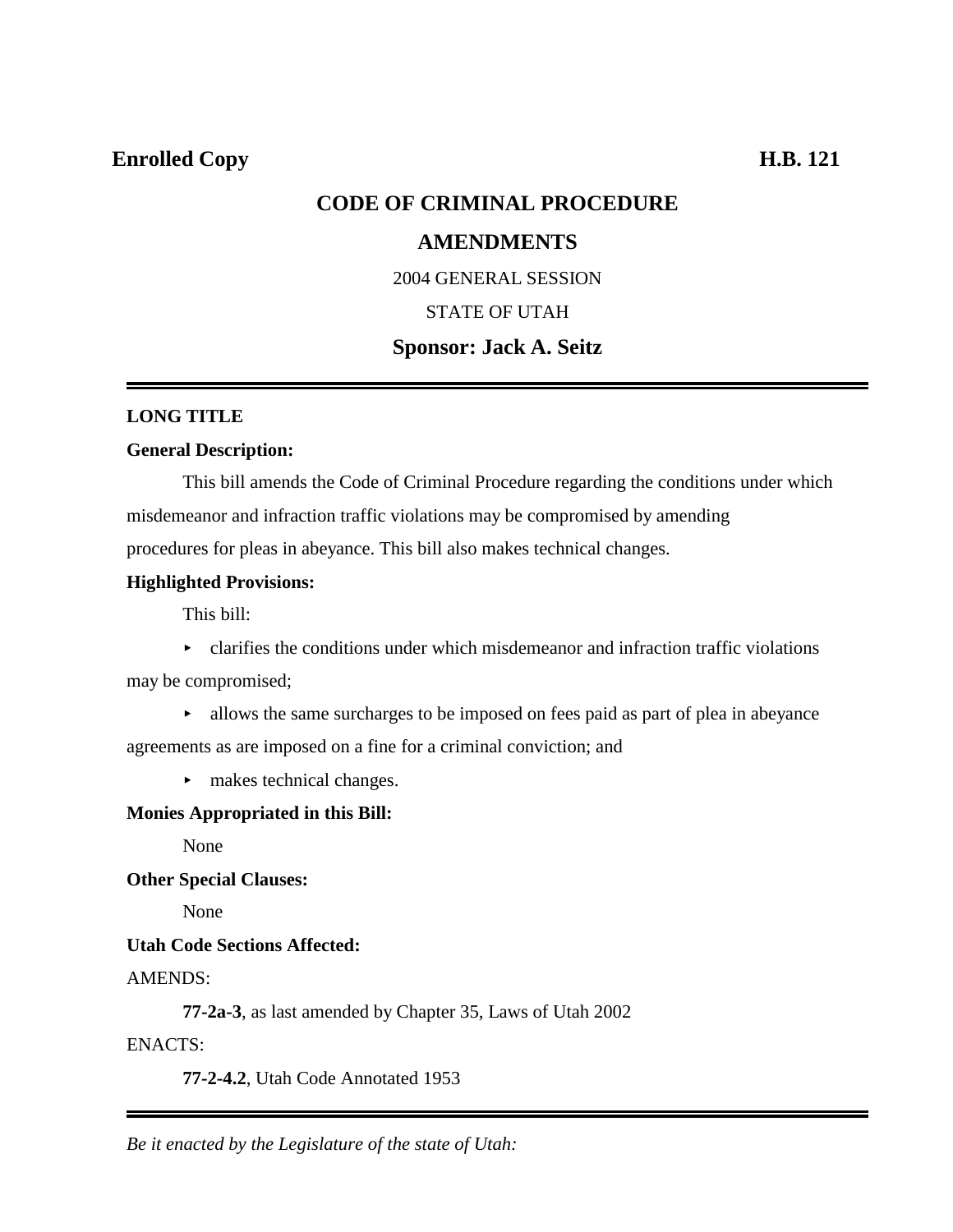Section 1. Section **77-2-4.2** is enacted to read:

#### **77-2-4.2. Compromise of traffic charges -- Limitations.**

(1) As used in this section:

# (a) "Compromise" means referral of a person charged with a traffic violation to traffic school or other school, class, or remedial or rehabilitative program.

(b) "Traffic violation" means any charge, by citation or information, of a violation of:

(i) Title 41, Chapter 6, Traffic Rules and Regulations, amounting to:

(A) a class B misdemeanor;

(B) a class C misdemeanor; or

(C) an infraction; or

(ii) any local traffic ordinance.

(2) Any compromise of a traffic violation shall be done pursuant to a plea in abeyance agreement as provided in Title 77, Chapter 2a, Pleas in Abeyance, except:

(a) when the criminal prosecution is dismissed pursuant to Section 77-2-4; or

(b) when there is a plea by the defendant to and entry of a judgment by a court for the offense originally charged or for an amended charge.

(3) In all cases which are compromised pursuant to the provisions of Subsection (2):

(a) the court, taking into consideration the offense charged, shall collect a plea in abeyance fee which shall:

(i) be subject to the same surcharge as if imposed on a criminal fine; and

(ii) be allocated subject to the surcharge as if paid as a criminal fine under Section 78-3-14.5 and a surcharge under Title 63, Chapter 63a, Crime Victim Reparation Trust, Public Safety Support Funds, Substance Abuse Prevention Account, and Services for Victims of Domestic Violence Account; or

(b) if no plea in abeyance fee is collected, a surcharge on the fee charged for the traffic school or other school, class, or rehabilitative program shall be collected, which surcharge shall:

(i) be computed, assessed, collected, and remitted in the same manner as if the traffic school fee and surcharge had been imposed as a criminal fine and surcharge; and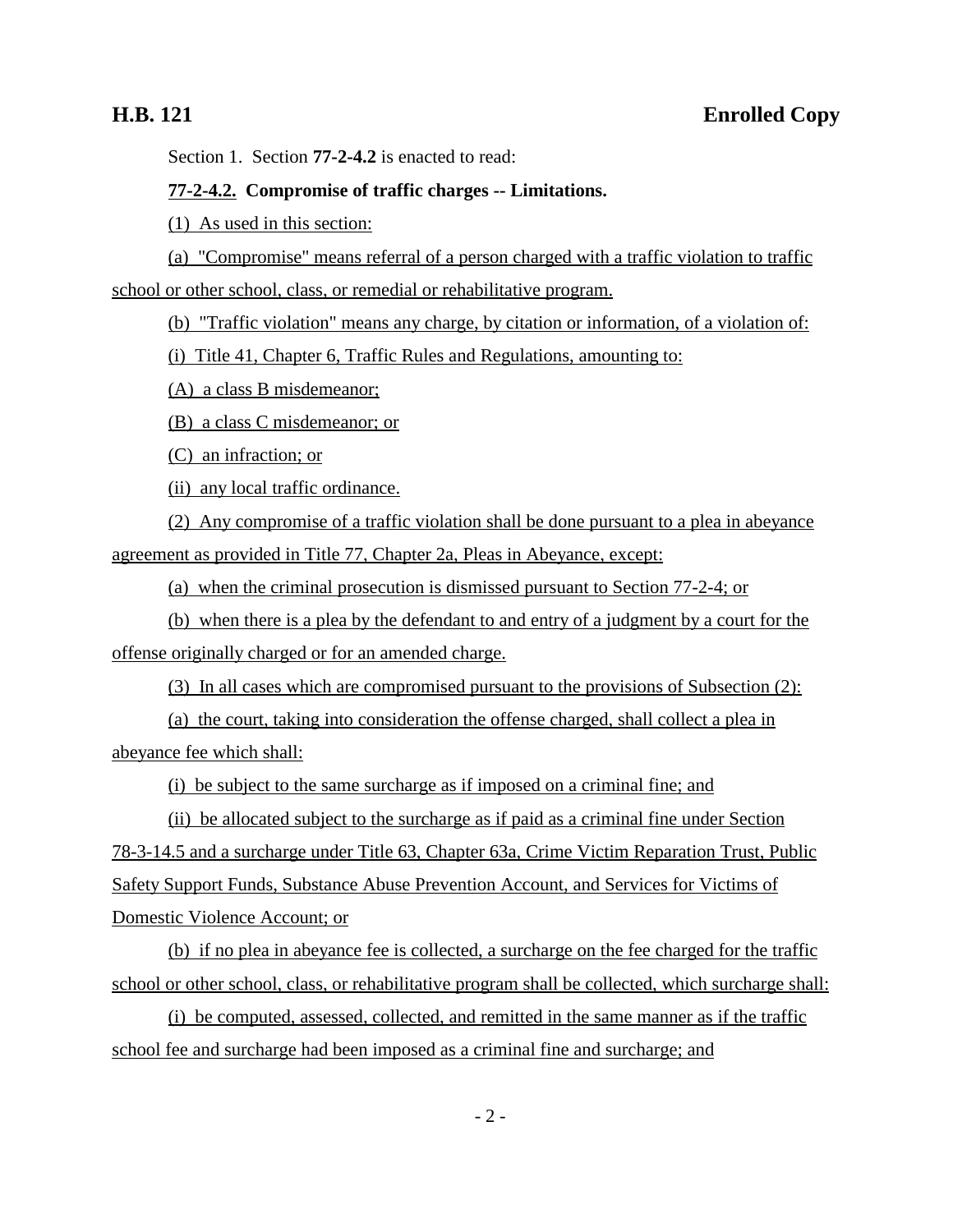# **Enrolled Copy H.B. 121**

(ii) be subject to the financial requirements contained in Title 63, Chapter 63a, Crime Victim Reparation Trust, Public Safety Support Funds, Substance Abuse Prevention Account, and Services for Victims of Domestic Violence Account.

Section 2. Section **77-2a-3** is amended to read:

#### **77-2a-3. Manner of entry of plea -- Powers of court.**

(1) (a) Acceptance of any plea in anticipation of a plea in abeyance agreement shall be done in full compliance with the provisions of Rule 11, Utah Rules of Criminal Procedure.

(b) In cases charging offenses for which bail may be forfeited, a plea in abeyance agreement may be entered into without a personal appearance before a magistrate.

(2) A plea in abeyance agreement may provide that the court may, upon finding that the defendant has successfully completed the terms of the agreement:

(a) reduce the degree of the offense and enter judgment of conviction and impose sentence for a lower degree of offense; or

(b) allow withdrawal of defendant's plea and order the dismissal of the case.

(3) Upon finding that a defendant has successfully completed the terms of a plea in abeyance agreement, the court [shall] may reduce the degree of the offense[;] or dismiss the case only as provided in the plea in abeyance agreement or as agreed to by all parties. Upon sentencing a defendant for any lesser offense pursuant to a plea in abeyance agreement, the court may not invoke Section 76-3-402 to further reduce the degree of the offense.

(4) The court may require the Department of Corrections to assist in the administration of the plea in abeyance agreement as if the defendant were on probation to the court under Section 77-18-1.

(5) The  $[count may upon acceptance]$  terms of a plea in abeyance agreement  $[and]$ pursuant to the terms of the agreement] may include:

(a) an order that the defendant  $[t\sigma]$  pay a nonrefundable plea in abeyance fee, with a surcharge based on the amount of the plea in abeyance fee, both of which shall be allocated in the same manner as if [it had been] paid as a fine for a criminal conviction under Section 78-3-14.5 and a surcharge under Title 63, Chapter 63a, Crime Victim Reparation Trust, Public Safety